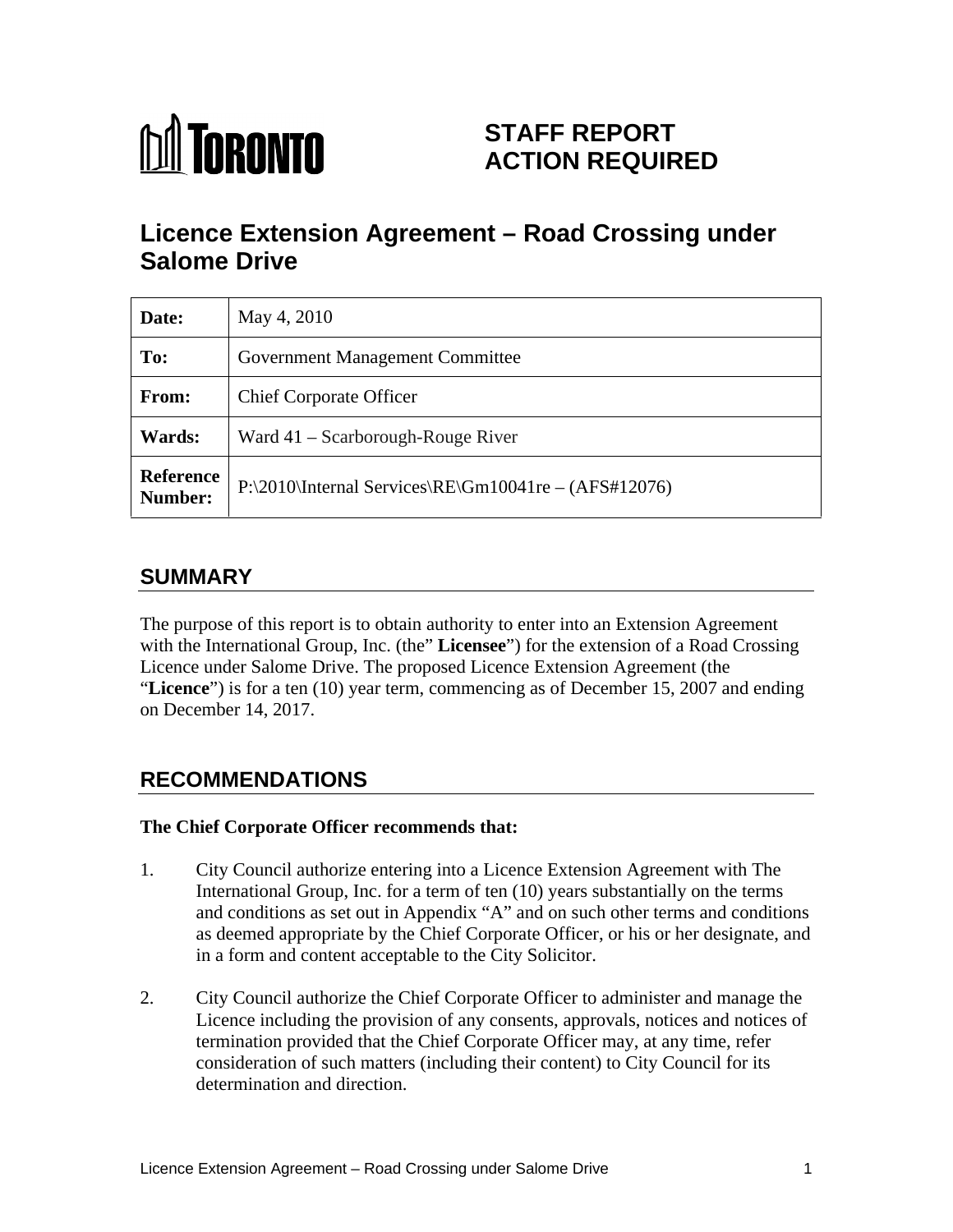#### **Financial Impact**

The Licence will generate the following revenue, net of applicable taxes, commencing retroactively on December 15, 2007:

| Year | Period                              | Annual Revenue net of taxes |
|------|-------------------------------------|-----------------------------|
|      | December $15/07$ – December $14/08$ | \$1,000.00                  |
|      | December $15/08$ – December $14/09$ | \$1.025.00                  |
|      | December $15/09$ – December $14/10$ | \$1,050.00                  |
|      | December $15/10$ – December $14/11$ | \$1,076.00                  |
|      | December $15/11$ – December $14/12$ | \$1,103.00                  |
|      | December $15/12$ – December $14/13$ | \$1,130.00                  |
|      | December $15/13$ – December $14/14$ | \$1,158.00                  |
| 8    | December $15/14$ – December $14/15$ | \$1,187.00                  |
|      | December $15/15$ – December $14/16$ | \$1,217.00                  |
| 10   | December $15/16$ – December $14/17$ | \$1,247.00                  |
|      | <b>Total Revenue</b>                | \$11,193.00                 |

The total revenue to the City over the ten (10) year term is \$11,193.00 plus applicable taxes. There are no outstanding payments under the current terms.

The Deputy City Manager and Chief Financial Officer has reviewed this report and agrees with the financial impact information.

## **DECISION HISTORY**

By adoption of Item 14, Report No. 41 of the Board of Control, the Council of the City of Scarborough on November 30, 1987 approved the request of International Waxes Limited for an underground conduit crossing Salome Drive. The permission was granted in the form of a licence agreement for a term of five (5) years which expired on December 14, 1992 for a licence fee of \$975.00 for the term.

By adoption of Item 19, Report No. 5 of the Administrative Committee, the Council of the City of Scarborough on February 22, 1993 approved an extension of the existing licence for another five (5) years commencing on December 15, 1992 and expiring on December 14, 1997 at an annual fee of \$500.00.

By DAF # 98-019S dated October 23, 1998 authority was granted to extend the licence with The International Group, Inc. (the successor of International Wax Limited) for the further term of five (5) years, effective December 15, 1997 and expiring December 14, 2002 on the same terms and conditions, including the annual licence fee of \$500.00.